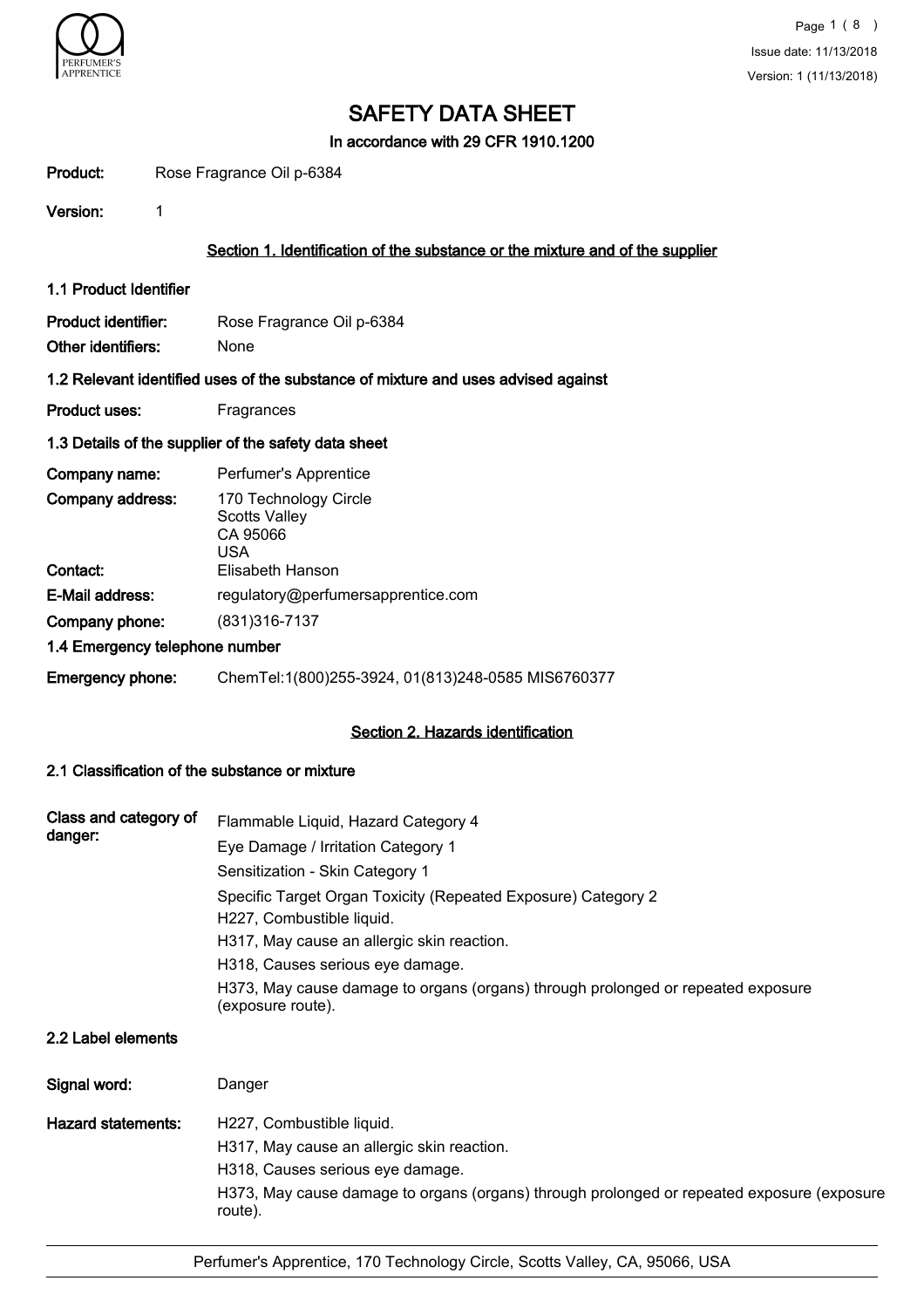

In accordance with 29 CFR 1910.1200

Product: Rose Fragrance Oil p-6384

Version: 1

**Precautionary** statements: P210, Keep away from heat, sparks, open flames and hot surfaces. - No smoking. P260, Do not breathe vapour or dust. P272, Contaminated work clothing should not be allowed out of the workplace. P280, Wear protective gloves/eye protection/face protection. P302/352, IF ON SKIN: Wash with plenty of soap and water. P305/351/338, IF IN EYES: Rinse cautiously with water for several minutes. Remove contact lenses, if present and easy to do. Continue rinsing. P310, Immediately call a POISON CENTER or doctor/physician. P333/313, If skin irritation or rash occurs: Get medical advice/attention. P363, Wash contaminated clothing before reuse. P370/378, In case of fire: Use carbon dioxide, dry chemical, foam for extinction. P403/235, Store in a well-ventilated place. Keep cool. P501, Dispose of contents/container to approved disposal site, in accordance with local regulations.

Pictograms:

Other hazards: None

## Section 3. Composition / information on ingredients

## 3.2 Mixtures

#### Contains:

| <b>Name</b>       | <b>CAS</b>    | EC        | %           | <b>GHS Classification</b>                      |
|-------------------|---------------|-----------|-------------|------------------------------------------------|
| Benzophenone      | 119-61-9      | 204-337-6 | $5 - 10%$   | STO-RE 2;H373                                  |
| Phenethyl alcohol | $60 - 12 - 8$ | 200-456-2 | $5 - 10%$   | ATO 4-EDI 2A; H302-H319                        |
| Geraniol          | 106-24-1      | 203-377-1 | $1 - 5%$    | SCI 2-EDI 1-SS 1:H315-H317-H318                |
| dl-Citronellol    | 106-22-9      | 203-375-0 | $1 - 5%$    | SCI 2-EDI 2A-SS 1B;H315-H317-H319              |
| Geranyl acetate   | 105-87-3      | 203-341-5 | $1 - 5%$    | SCI 2-SS 1B; H315-H317                         |
| Nerol             | 106-25-2      | 203-378-7 | $1 - 5%$    | SCI 2-EDI 2A-SS 1B;H315-H317-H319              |
| I-Citronellol     | 7540-51-4     | 231-415-7 | $0.1 - 1\%$ | SCI 2-EDI 2A-SS 1B:H315-H317-H319              |
| beta-Pinene       | 127-91-3      | 204-872-5 | < 0.1%      | FL 3-SCI 2-SS 1B-AH 1; H226-H304-<br>H315-H317 |
| alpha-Pinene      | 80-56-8       | 201-291-9 | $< 0.1\%$   | FL 3-SCI 2-SS 1B-AH 1:H226-H304-<br>H315-H317  |
| I-Limonene        | 5989-54-8     | 227-815-6 | $< 0.1\%$   | FL 3-SCI 2-SS 1B-AH 1;H226-H304-<br>H315-H317  |
| Terpinolene       | 586-62-9      | 209-578-0 | < 0.1%      | FL 4-SS 1B-AH 1:H227-H304-H317                 |

The exact percentage concentrations of components are being withheld as a trade secret.

Perfumer's Apprentice, 170 Technology Circle, Scotts Valley, CA, 95066, USA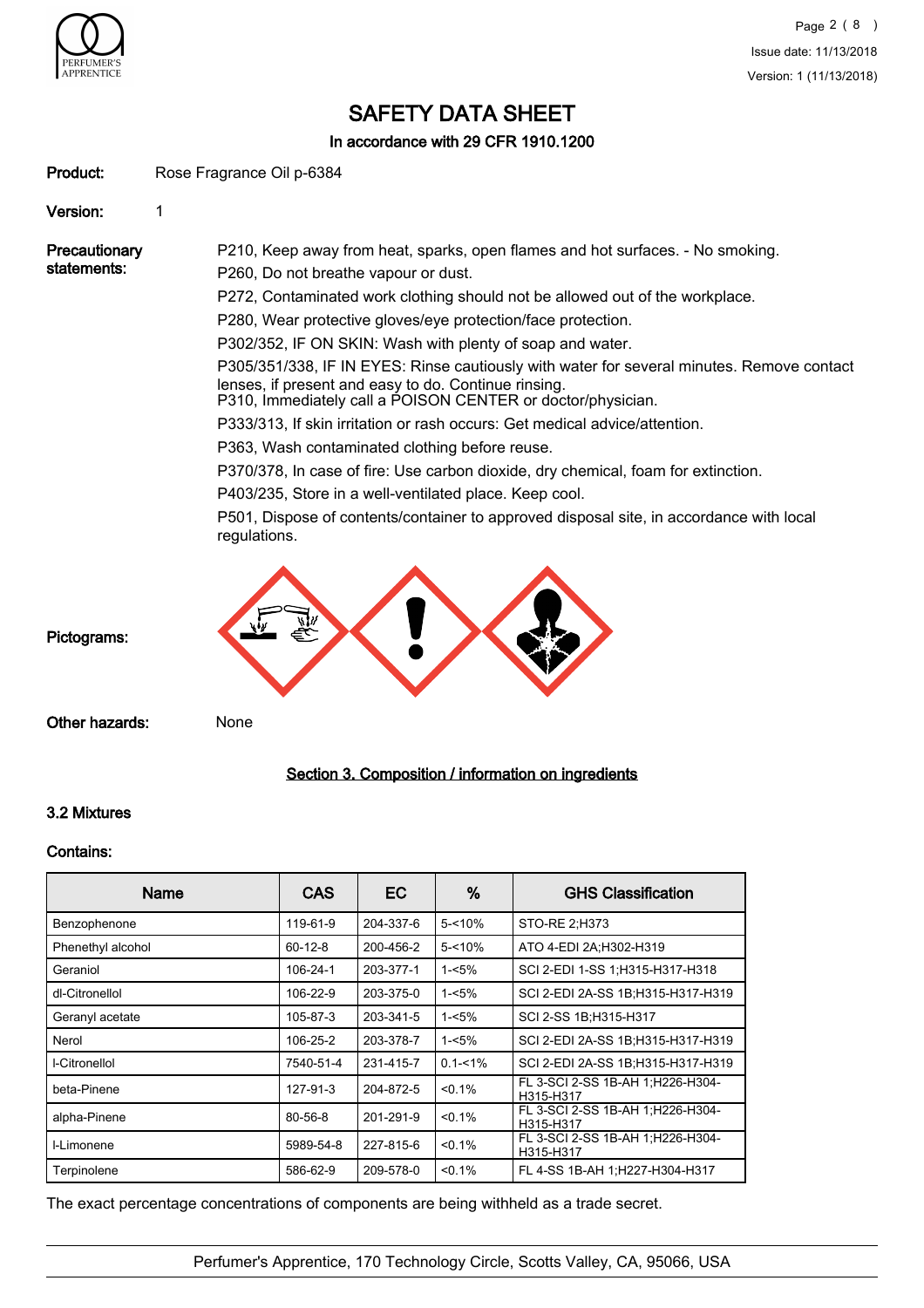

## In accordance with 29 CFR 1910.1200

Product: Rose Fragrance Oil p-6384

Version: 1

Substances with Community workplace exposure limits, not listed above:

| CAS<br><b>Name</b> |         | ี         | 70     |
|--------------------|---------|-----------|--------|
| Diethyl phthalate  | 84-66-2 | 201-550-6 | 40.00% |

## Section 4. First-aid measures

## 4.1 Description of first aid measures

IF ON SKIN: Wash with plenty of soap and water.

IF IN EYES: Rinse cautiously with water for several minutes. Remove contact lenses, if present and easy to do. Continue rinsing.

Immediately call a POISON CENTER or doctor/physician.

## 4.2 Most important symptoms and effects, both acute and delayed

May cause an allergic skin reaction.

Causes serious eye damage.

May cause damage to organs (organs) through prolonged or repeated exposure (exposure route).

## 4.3 Indication of any immediate medical attention and special treatment needed

None expected, see Section 4.1 for further information.

## SECTION 5: Firefighting measures

### 5.1 Extinguishing media

Suitable media: Carbon dioxide, Dry chemical, Foam.

### 5.2 Special hazards arising from the substance or mixture

In case of fire, may be liberated: Carbon monoxide, Unidentified organic compounds.

### 5.3 Advice for fire fighters:

In case of insufficient ventilation, wear suitable respiratory equipment.

### Section 6. Accidental release measures

### 6.1 Personal precautions, protective equipment and emergency procedures:

Avoid inhalation. Avoid contact with skin and eyes. See protective measures under Section 7 and 8.

### 6.2 Environmental precautions:

Keep away from drains, surface and ground water, and soil.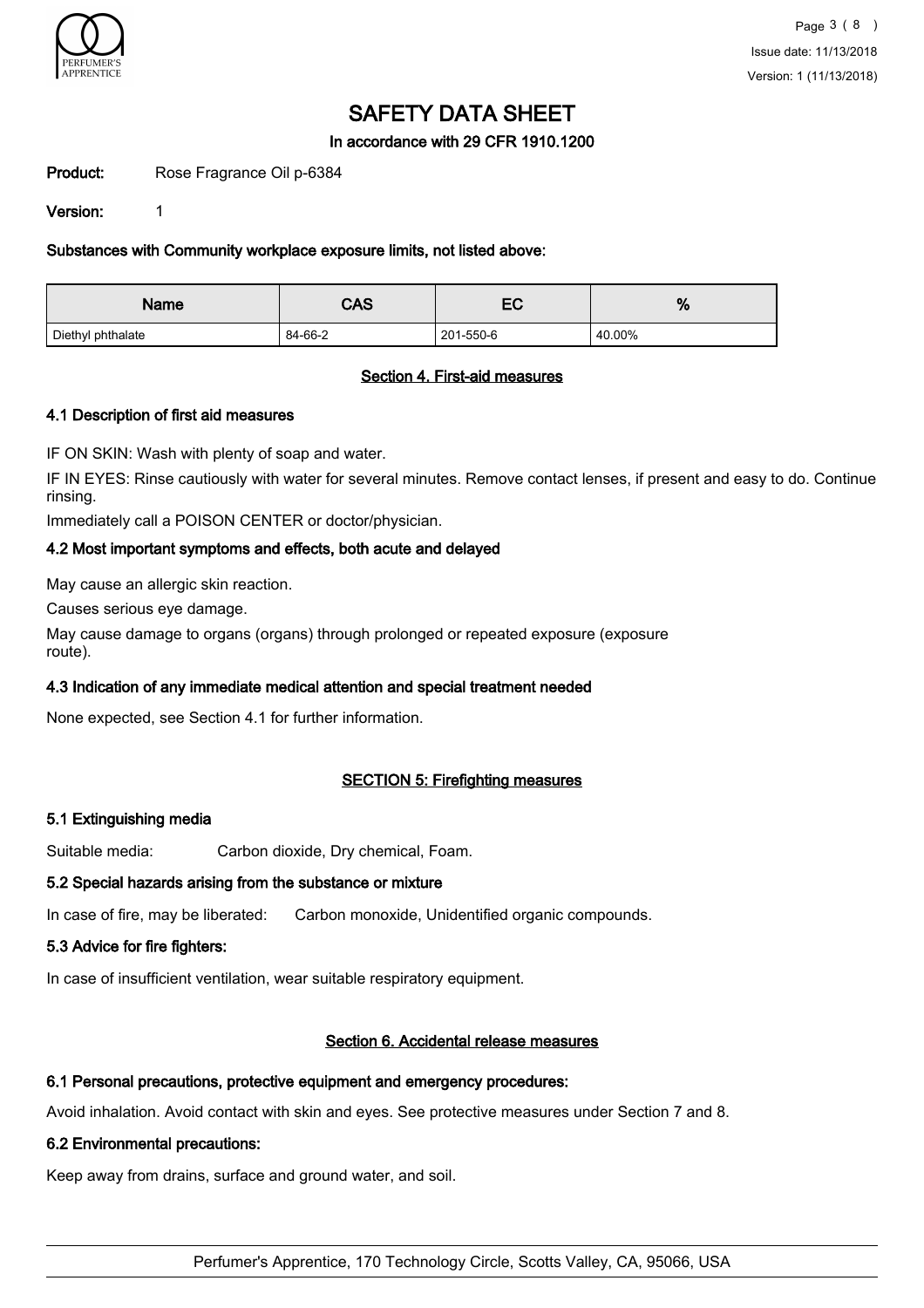

## In accordance with 29 CFR 1910.1200

Product: Rose Fragrance Oil p-6384

Version: 1

### 6.3 Methods and material for containment and cleaning up:

Remove ignition sources. Provide adequate ventilation. Avoid excessive inhalation of vapours. Contain spillage immediately by use of sand or inert powder. Dispose of according to local regulations.

### 6.4 Reference to other sections:

Also refer to sections 8 and 13.

### Section 7. Handling and storage

### 7.1 Precautions for safe handling:

Keep away from heat, sparks, open flames and hot surfaces. - No smoking. Use personal protective equipment as required. Use in accordance with good manufacturing and industrial hygiene practices. Use in areas with adequate ventilation Do not eat, drink or smoke when using this product.

## 7.2 Conditions for safe storage, including any incompatibilities:

Store in a well-ventilated place. Keep container tightly closed. Keep cool. Ground/bond container and receiving equipment. Use explosion-proof electrical, ventilating and lighting equipment. Use only non-sparking tools. Take precautionary measures against static discharge.

### 7.3 Specific end use(s):

Fragrances: Use in accordance with good manufacturing and industrial hygiene practices.

### Section 8. Exposure controls/personal protection

### 8.1 Control parameters

### Workplace exposure limits:

| Ingredient        | <b>CAS</b>               | EC.                                                        | <b>Description</b>                                        | ppm | mg/m <sup>3</sup> | Reference |
|-------------------|--------------------------|------------------------------------------------------------|-----------------------------------------------------------|-----|-------------------|-----------|
| Diethyl phthalate | 201-550-<br>84-66-2<br>6 |                                                            | Long-term exposure limit (8-hour<br>TWA reference period) |     | -                 |           |
|                   |                          | Short-term exposure limit (15-<br>minute reference period) |                                                           | -   | -                 |           |

### 8.2 Exposure Controls

### Eye / Skin Protection

Wear protective gloves/eye protection/face protection

### Respiratory Protection

Ensure adequate and ongoing ventilation is maintained in order to prevent build up of excessive vapour and to ensure occupational exposure limits are adhered to. If appropriate, and depending on your patterns and volumes of use, the following engineering controls may be required as additional protective measures: a) Isolate mixing rooms and other areas where this material is used or openly handled. Maintain these areas under negative air pressure relative to the rest of the plant. b) Employ the use of Personal protective equipment - an approved, properly fitted respirator with organic vapour cartridges or canisters and particulate filters. c) Use local exhaust ventilation around open tanks and other open sources of potential exposures in order to avoid excessive inhalation, including places where this material is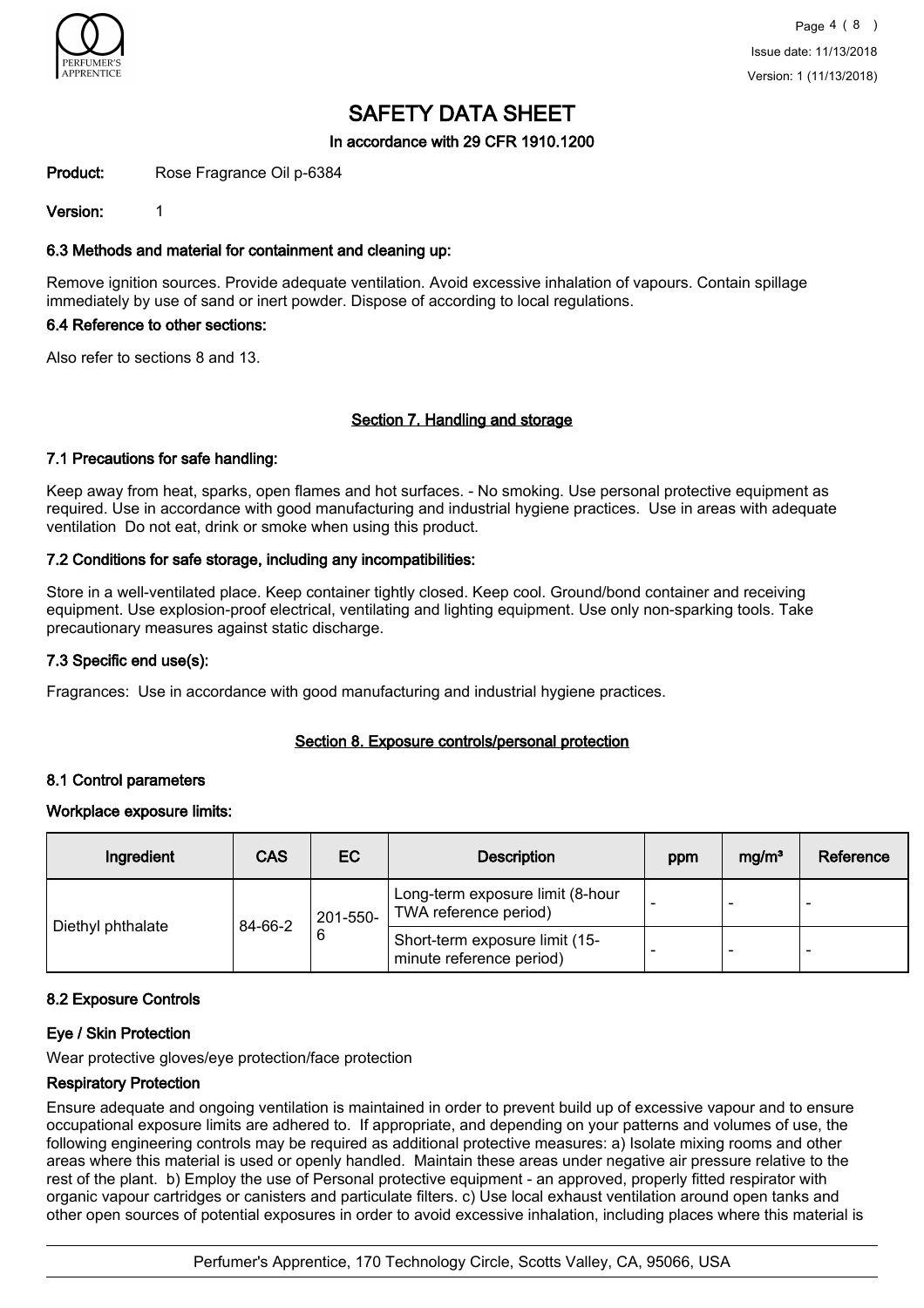

#### In accordance with 29 CFR 1910.1200

Product: Rose Fragrance Oil p-6384

#### Version: 1

openly weighed or measured. In addition, use general dilution ventilation of the work area to eliminate or reduce possible worker exposures. d) Use closed systems for transferring and processing this material. Also refer to Sections 2 and 7.

### Section 9. Physical and chemical properties

#### 9.1 Information on basic physical and chemical properties

| Appearance:                    | Not determined |
|--------------------------------|----------------|
| Odour:                         | Not determined |
| pH:                            | Not determined |
| Initial boiling point / range: | Not determined |
| Flash point:                   | 68.33 °C       |
| Vapour pressure:               | Not determined |
| Relative density:              | Not determined |
| Solubility(ies):               | Not determined |
| 9.2 Other information:         | None available |

#### Section 10. Stability and reactivity

#### 10.1 Reactivity:

Presents no significant reactivity hazard, by itself or in contact with water.

#### 10.2 Chemical stability:

Good stability under normal storage conditions.

### 10.3 Possibility of hazardous reactions:

Not expected under normal conditions of use.

#### 10.4 Conditions to avoid:

Avoid extreme heat.

#### 10.5 Incompatible materials:

Avoid contact with strong acids, alkalis or oxidising agents.

### 10.6 Hazardous decomposition products:

Not expected.

### Section 11. Toxicological information

### 11.1 Information on toxicological effects

This mixture has not been tested as a whole for health effects. The health effects have been calculated using the methods outlined in 29 CFR 1910.1200.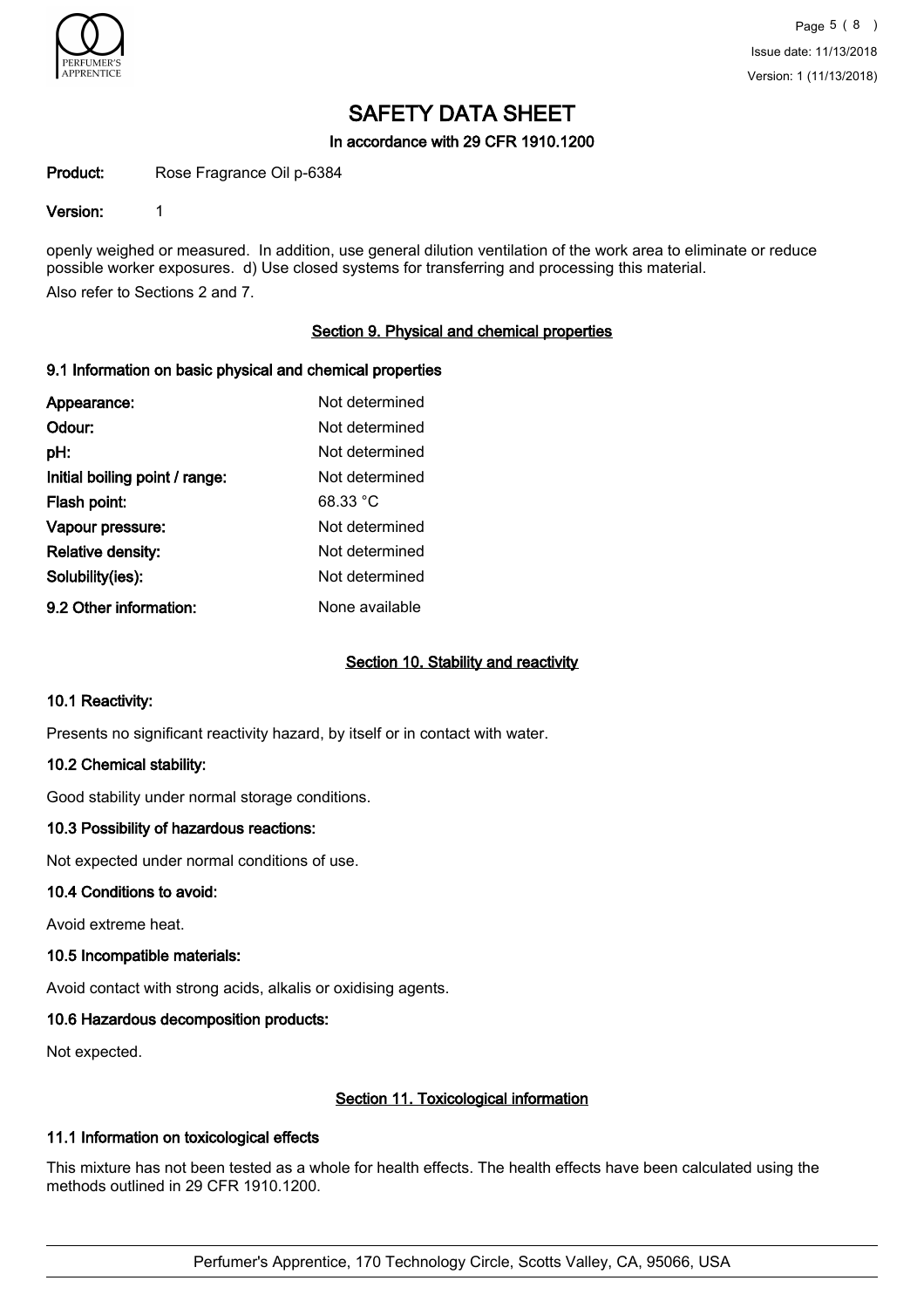

In accordance with 29 CFR 1910.1200

Product: Rose Fragrance Oil p-6384

Version: 1

May cause an allergic skin reaction.

Causes serious eye damage.

May cause damage to organs (organs) through prolonged or repeated exposure (exposure route).

| Assumed Toxicity Value (LD50 or ATE) for Acute Oral Toxicity:       | >5000         |
|---------------------------------------------------------------------|---------------|
| Assumed Toxicity Value (LD50 or ATE) for Acute Dermal Toxicity:     | >5000         |
| Assumed Toxicity Value (LC50 or ATE) for Acute Inhalation Toxicity: | Not Available |
| <b>Inhalation Route:</b>                                            | Not Available |

## Information about hazardous ingredients in the mixture

| Ingredient        | CAS       | EC        | LD50/ATE Oral | LD50/ATE<br>Dermal | LC50/ATE<br>Inhalation | LC50 Route    |
|-------------------|-----------|-----------|---------------|--------------------|------------------------|---------------|
| Phenethyl alcohol | $60-12-8$ | 200-456-2 | 1610          | 2500               | Not available          | Not available |

Refer to Sections 2 and 3 for additional information.

## Section 12. Ecological information

## 12.1 Toxicity:

Harmful to aquatic life with long lasting effects.

| 12.2 Persistence and degradability: | Not available |
|-------------------------------------|---------------|
|-------------------------------------|---------------|

- 12.3 Bioaccumulative potential: Not available
- 12.4 Mobility in soil: Not available

## 12.5 Results of PBT and vPvB assessment:

This substance does not meet the PBT/vPvB criteria of REACH, annex XIII.

12.6 Other adverse effects: Not available

### Section 13. Disposal considerations

### 13.1 Waste treatment methods:

Dispose of in accordance with local regulations. Avoid disposing into drainage systems and into the environment. Empty containers should be taken to an approved waste handling site for recycling or disposal.

### Section 14. Transport information

| Not classified |
|----------------|
| Not classified |
| Not classified |
| Not classified |
| Not classified |
|                |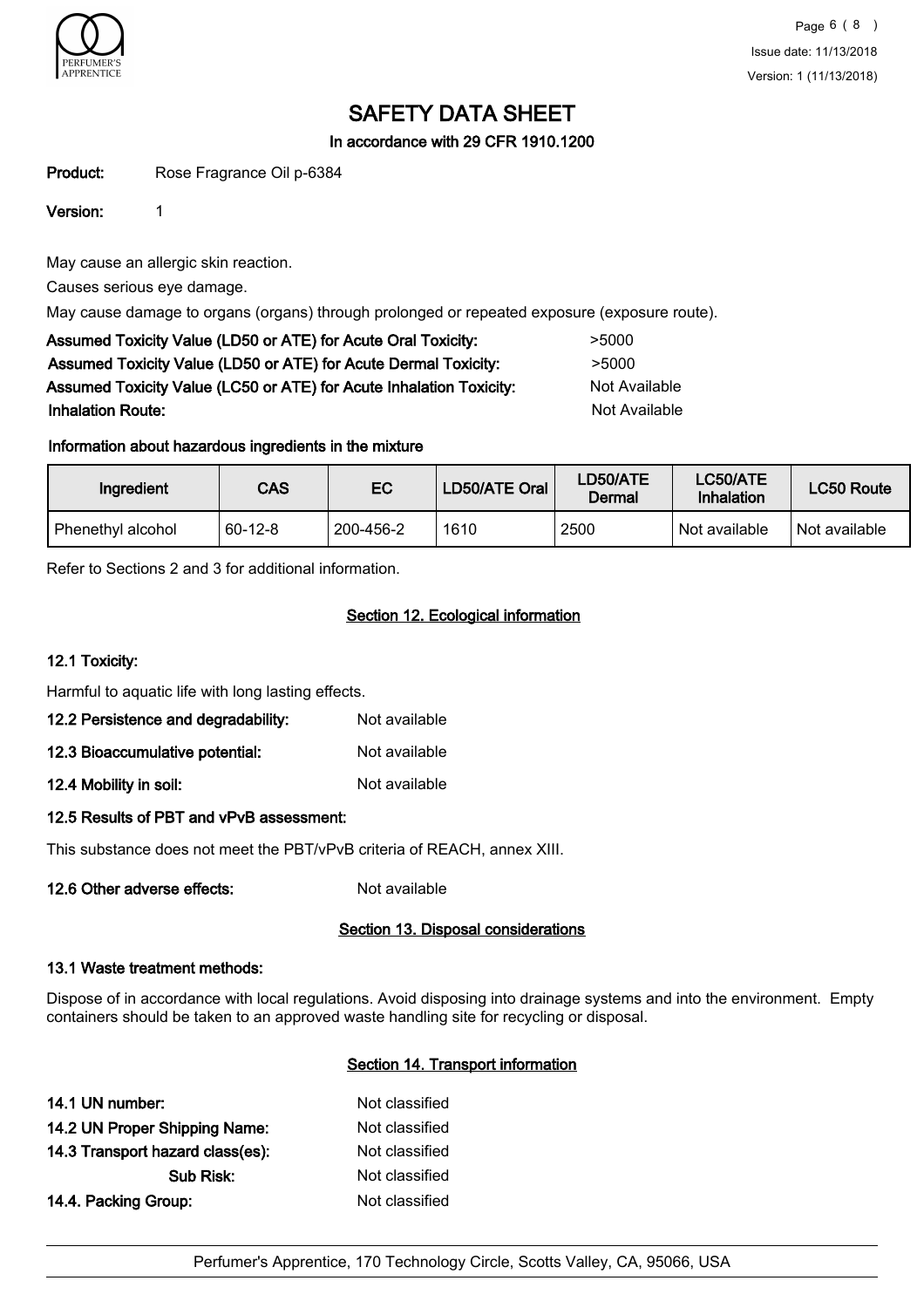

In accordance with 29 CFR 1910.1200

Product: Rose Fragrance Oil p-6384

Version: 1

14.5 Environmental hazards: Not environmentally hazardous for transport

14.6 Special precautions for user: None additional

14.7 Transport in bulk according to Annex II of MARPOL73/78 and the IBC Code:

Not classified

## Section 15. Regulatory information

## 15.1 Safety, health and environmental regulations/legislation specific for the substance or mixture

None additional

## 15.2 Chemical Safety Assessment

A Chemical Safety Assessment has not been carried out for this product.

## Section 16. Other information

| Concentration % Limits:         | EDI 1=94.43% EDI 2=22.85% SS 1=3.15% STO-RE 2=12.50% |
|---------------------------------|------------------------------------------------------|
| <b>Total Fractional Values:</b> | EDI 1=1.06 EDI 2=4.38 SS 1=31.77 STO-RE 2=8.00       |
| .                               |                                                      |

Key to revisions:

Not applicable

## Key to abbreviations:

| Abbreviation     | Meaning                                                                                      |
|------------------|----------------------------------------------------------------------------------------------|
| AH <sub>1</sub>  | <b>Aspiration Hazard Category 1</b>                                                          |
| ATO <sub>4</sub> | Acute Toxicity - Oral Category 4                                                             |
| EDI <sub>1</sub> | Eye Damage / Irritation Category 1                                                           |
| EDI 2A           | Eye Damage / Irritation Category 2A                                                          |
| FL <sub>3</sub>  | Flammable Liquid, Hazard Category 3                                                          |
| FL <sub>4</sub>  | Flammable Liquid, Hazard Category 4                                                          |
| H226             | Flammable liquid and vapour.                                                                 |
| H <sub>227</sub> | Combustible liquid.                                                                          |
| H302             | Harmful if swallowed.                                                                        |
| H304             | May be fatal if swallowed and enters airways.                                                |
| H315             | Causes skin irritation.                                                                      |
| H317             | May cause an allergic skin reaction.                                                         |
| H318             | Causes serious eye damage.                                                                   |
| H319             | Causes serious eye irritation.                                                               |
| H373             | May cause damage to organs (organs) through prolonged or repeated exposure (exposure route). |
| P210             | Keep away from heat, sparks, open flames and hot surfaces. - No smoking.                     |
| P233             | Keep container tightly closed.                                                               |
| P240             | Ground/bond container and receiving equipment.                                               |
| P241             | Use explosion-proof electrical, ventilating and lighting equipment.                          |
| P242             | Use only non-sparking tools.                                                                 |